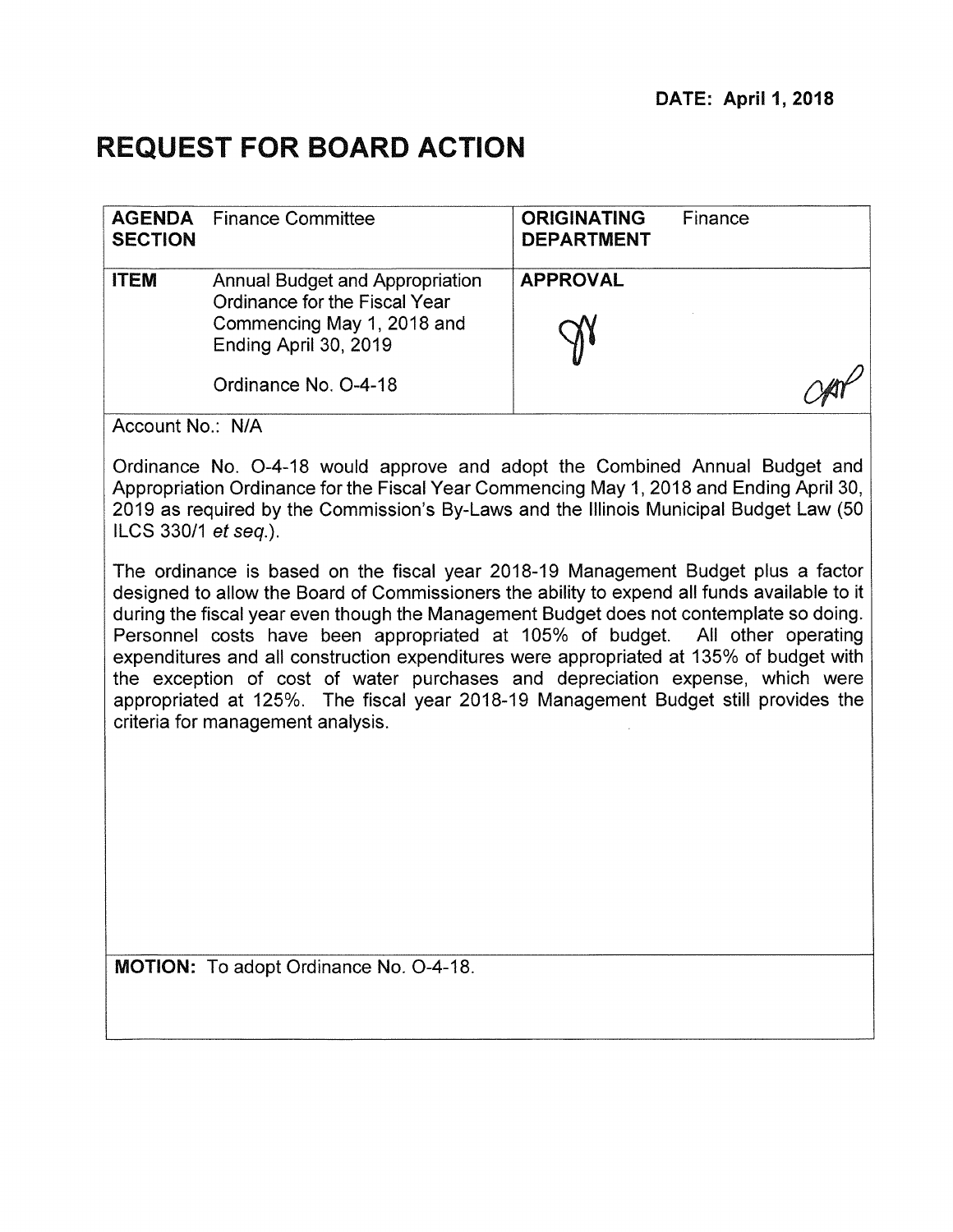# DuPAGE WATER COMMISSION

#### ORDINANCE NO. O-4-18

# ANNUAL BUDGET AND APPROPRIATION ORDINANCE FOR THE FISCAL YEAR COMMENCING MAY 1, 2018 AND ENDING APRIL 30, 2019

BE IT ORDAINED by the Board of Commissioners of the DuPage Water Commission, Counties of DuPage, Cook, Will, and Kane Illinois, as follows:

SECTION ONE: That the following sums are authorized by law and the same are hereby appropriated for the Water Fund, the Revenue Bond Construction Fund, the Corporate Fund and the Arbitrage Rebate Fund of the DuPage Water Commission, for the objects and purposes hereinafter specified during the fiscal year commencing May 1, 2018 and ending April 30, 2019 and that the sums of money hereinafter set forth are deemed necessary to defray all necessary expenses and liabilities of the DuPage Water Commission for said period:

| Ordinance No. O-4-18                   | IDU PAGE WATER COMMISSION<br>IBUDGET AND APPROPRIATION ORDINANCE |                                           |
|----------------------------------------|------------------------------------------------------------------|-------------------------------------------|
| MAY 1, 2018 TO APRIL 30, 2019<br>ACCT# | <b>ACCOUNT TITLE</b>                                             | BUDGET/<br>APPROPRIATION<br><b>AMOUNT</b> |
|                                        | WATER FUND RESOURCES                                             |                                           |
| 01-511000<br>01-512000                 | OPERATIONS & MAINTENANCE PAYMENTS<br><b>FIXED COST PAYMENTS</b>  | 122,037,409                               |
| 01-513000                              | SUBSEQUENT CUSTOMER RATE DIFFERENTIAL                            | 853,622                                   |
| 01-514000                              | EMERGENCY WATER SERVICE                                          | 20,240                                    |
| 01-530000                              | SALES TAXES                                                      |                                           |
| 01-581000                              | <b>INTEREST INCOME FROM INVESTMENTS</b>                          | 669,250                                   |
| 01-590000                              | OTHER INCOME                                                     |                                           |
|                                        | TOTAL WATER FUND REVENUES                                        | 123,580,521                               |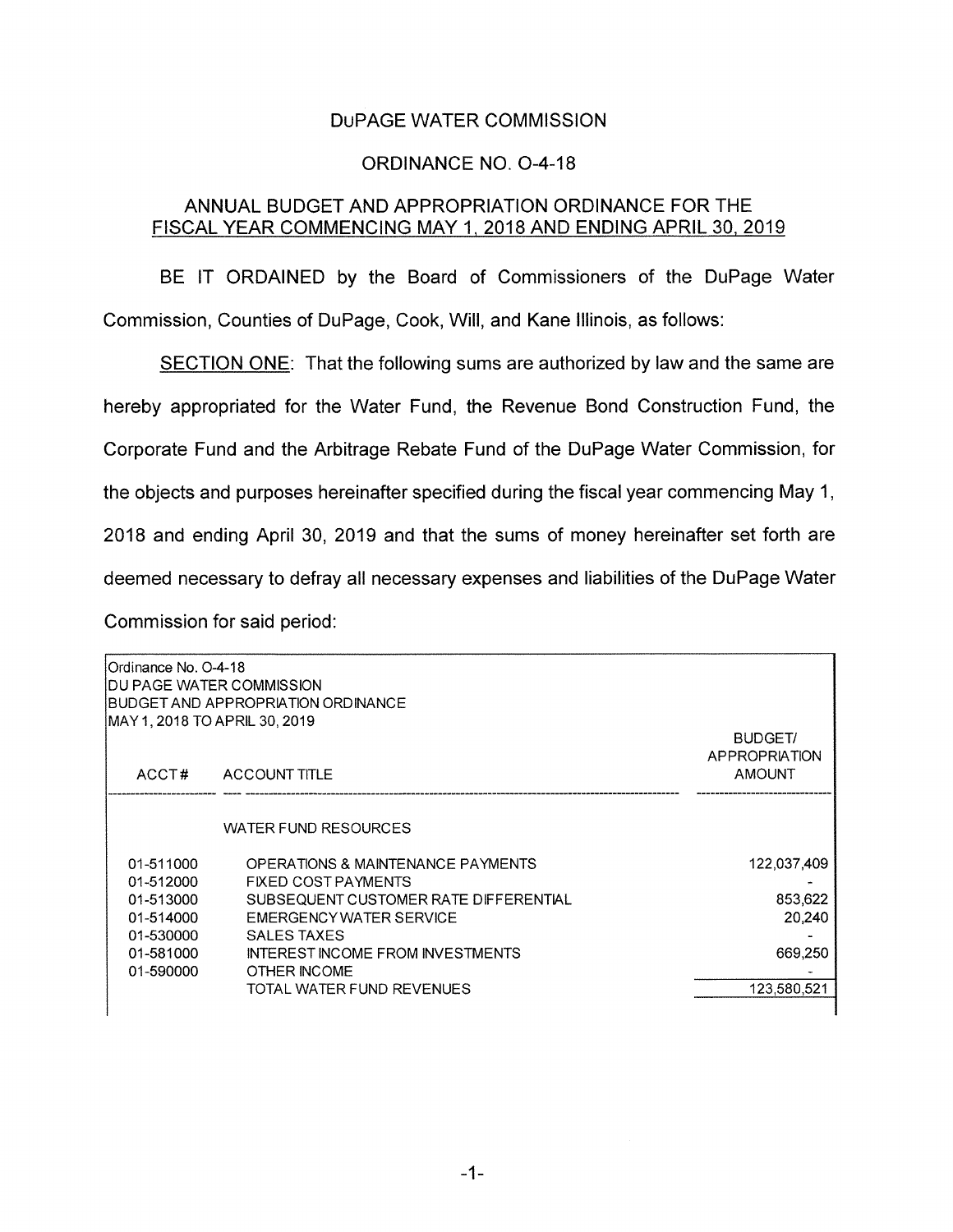| <b>WATER FUND EXPENDITURES</b> |                                                    |                 |
|--------------------------------|----------------------------------------------------|-----------------|
| 01-234000                      | REVENUE BOND PRINCIPAL PAYMENTS                    | 0               |
| 01-232200                      | CAPITAL LEASE PRINCIPAL PAYMENTS                   | 0               |
| 01-60-611000                   | SALARIES OF COMMISSION PERSONNEL                   | 3,484,170       |
| 01-60-612000                   | PERSONNEL - PENSION, INSURANCE AND TAXES           | 1,491,428       |
| 01-60-613000                   | PERSONNEL - TRAINING, DEVELOPMENT AND TRAVEL       | 88,305          |
| 01-60-619000                   | OTHER PERSONNEL EXPENSES                           | 27,615          |
| 01-60-621000                   | <b>WATER CONSERVATION</b>                          | 14,850          |
| 01-60-623000                   | COST OF INVESTMENT FEES AND BANK CHARGES           | 139,320         |
| 01-60-625000                   | LEGAL SERVICES AND NOTICES                         | 239,625         |
| 01-60-626000                   | <b>AUDIT SERVICES</b>                              | 40,500          |
| 01-60-628000                   | <b>CONSULTING SERVICES</b>                         | 344,925         |
| 01-60-629000                   | CONTRACTUAL SERVICES                               | 694,332         |
| 01-60-640000                   | <b>INSURANCE COVERAGES</b>                         | 896,130         |
| 01-60-651000                   | OCCUPANCY COSTS                                    | 298,782         |
| 01-60-652000                   | OFFICE SUPPLIES AND PUBLICATIONS                   | 45,247          |
| 01-60-653000                   | <b>PRINTING AND POSTAGE EXPENSES</b>               | 20,588          |
| 01-60-654000                   | PROFESSIONAL DUES                                  | 30,517          |
| 01-60-655000                   | COST OF REPAIRS AND MAINT. OF OFFICE EQUIPMENT     | 18,387          |
| 01-60-656000                   | REPAIRS AND MAINTENANCE OF BUILDINGS               | 295,650         |
| 01-60-658000                   | <b>COMPUTER SOFTWARE</b>                           | 36,855          |
| 01-60-659000                   | SOFTWARE MAINTENANCE                               | 140,265         |
| 01-60-659100                   | OTHER ADMINISTRATIVE EXPENSES                      | 18,765          |
| 01-60-661100                   | <b>COST OF WATER PURCHASES</b>                     | 129,187,500     |
| 01-60-661200                   | ELECTRIC UTILITY EXPENSES                          | 2,628,450       |
| 01-60-661300                   | PURCHASE OF WATER CHEMICALS                        | 36,045          |
| 01-60-661400                   | COST OF WATER TESTING                              | 33,413          |
| 01-60-662000                   | PUMP STATION OPERATIONS                            | 652,550         |
| 01-60-663000                   | COST OF REPAIRS AND MAINTENANCE OF PIPELINES       | 1,009,598       |
| 01-60-664000                   | COST OF REPAIRS AND MAINT. OF VEHICLES & EQUIPMENT | 185,895         |
| 01-60-680000                   | LAND AND RIGHT-OF-WAY ACQUISITION COSTS            | 20,858          |
| 01-60-685000                   | COST OF FURNITURE & EQUIPMENT PURCHASES            | 170,910         |
| 01-60-686000                   | COST OF MOTOR VEHICLES PURCHASES                   | 148,500         |
| 01-60-690000                   | DEPRECIATION EXPENSES                              | 11,772,500      |
| 01-60-700000                   | <b>COMMISSION CAPITAL PROJECTS</b>                 | 40,634,730      |
| 01-60-798000                   | <b>COST OF CAPITALIZED FIXED ASSETS</b>            | 0               |
| 01-60-799000                   | <b>CONTINGENCY</b>                                 | 89,344,270      |
|                                | TOTAL WATER FUND EXPENDITURES                      | 284, 191, 475   |
|                                |                                                    |                 |
|                                | WATER FUND REVENUE OVER (UNDER) EXPENDITURES       | (160, 610, 954) |
|                                | ESTIMATED AVAILABLE WATER FUND BALANCES 05/01/2018 | 160,610,954     |
|                                | AVAILABLE WATER FUND BALANCES 04/30/2019           | 0               |
|                                | ESTIMATED AVAILABLE WATER FUND BALANCES            | 05/01/18        |
|                                | Cash and Cash Equivalents                          | 17,931,269      |
|                                | Investments                                        | 152,604,063     |
|                                | <b>Accounts Payable</b>                            | (9,924,378)     |
|                                | TOTAL ESTIMATED AVAILABLE WATER FUND BALANCES      | 160,610,954     |
|                                |                                                    |                 |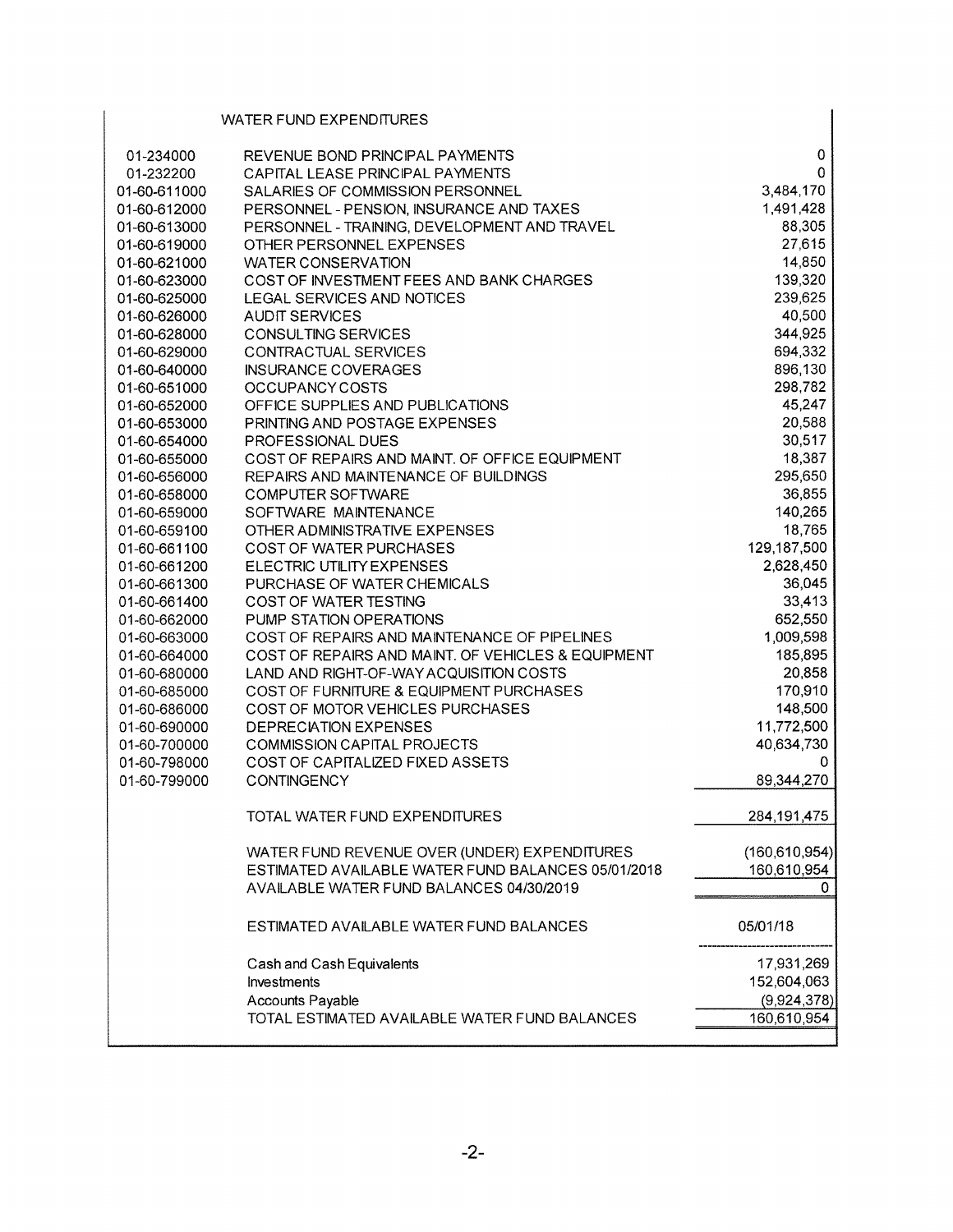SECTION TWO: This Ordinance shall be in full force and effect from and after its adoption.

SECTION THREE: This Ordinance shall be available for public inspection at the office of the DuPage Water Commission.

AYES: J. Broda, J. Fennell, R. Gans, J. Healy, D. Loftus, D. Novotny,<br>R. Obarski, J. Pruyn, F. Saverino, M. Scheck, P. Suess and J. Zay

NAYS: None

ABSENT: D. Russo

ADOPTED this  $19$  day of  $\mathcal{Q}_{\varphi\vee\varphi}$  2018

mes 2 Chairmar

ATTEST: Clerk سياص

Board/Ordinances/2018/0-4-18.doc

(SEAL)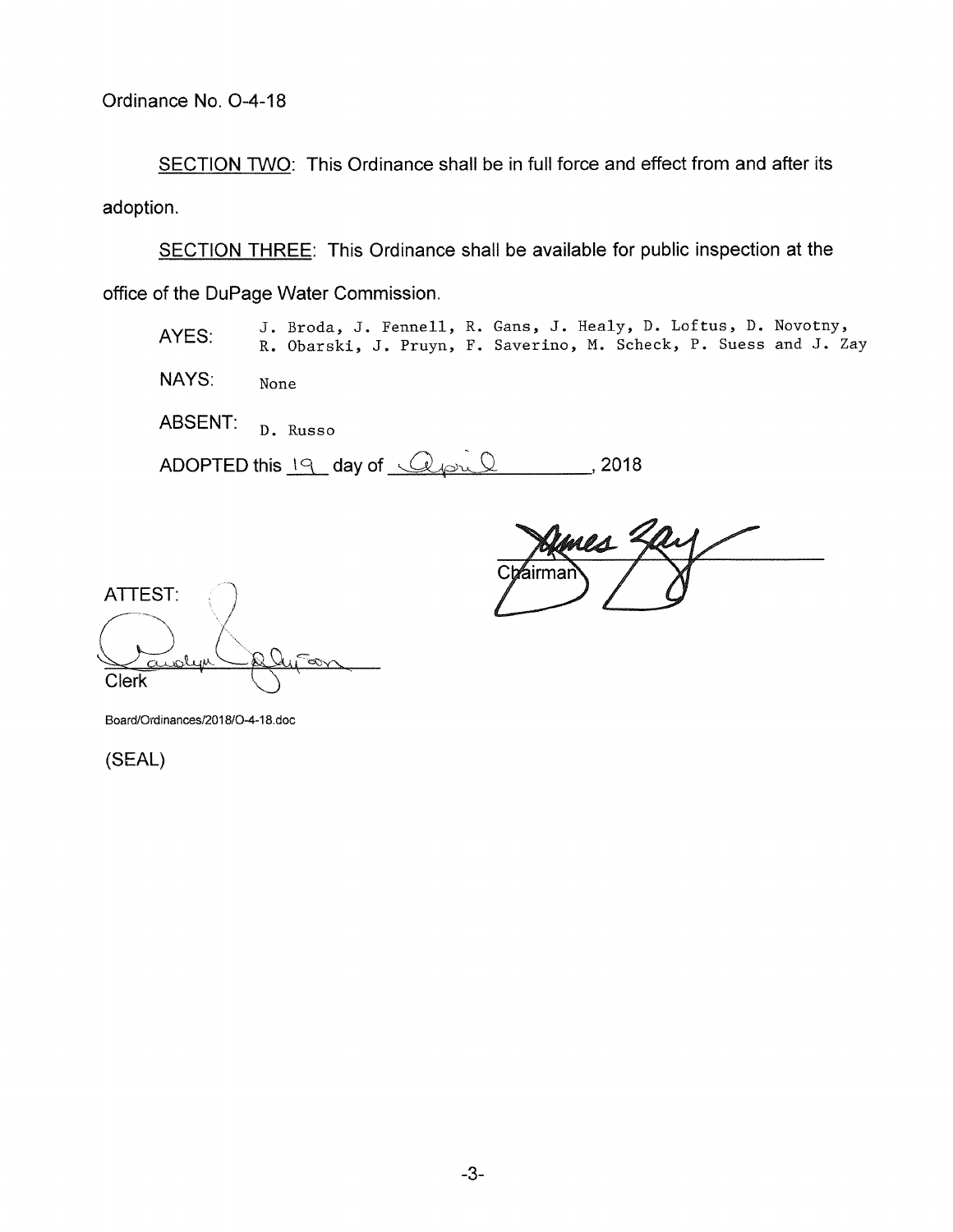STATE OF ILLINOIS  $)$  SS COUNTY OF COOK )

**CERTIFICATION** 

I, the undersigned, do hereby certify that I am the duly qualified Clerk of the DuPage Water Commission, Counties of DuPage, Cook, Will, and Kane, Illinois, and as such Clerk, I am the keeper of the official journal of proceedings, books, records, minutes, and files of the DuPage Water Commission and of the Board of Commissioners thereof.

I do further certify that the attached is a full, true and complete copy of Ordinance No. 0-4-18: Annual Budget and Appropriation Ordinance for the Fiscal Year Commencing May 1, 2018 and Ending April 30, 2019.

IN WITNESS WHEREOF, I have hereunto affixed my official signature and the corporate seal of the DuPage Water Commission this  $24$  day of 2018.

(SEAL)

Carolyn Johnson Clerk